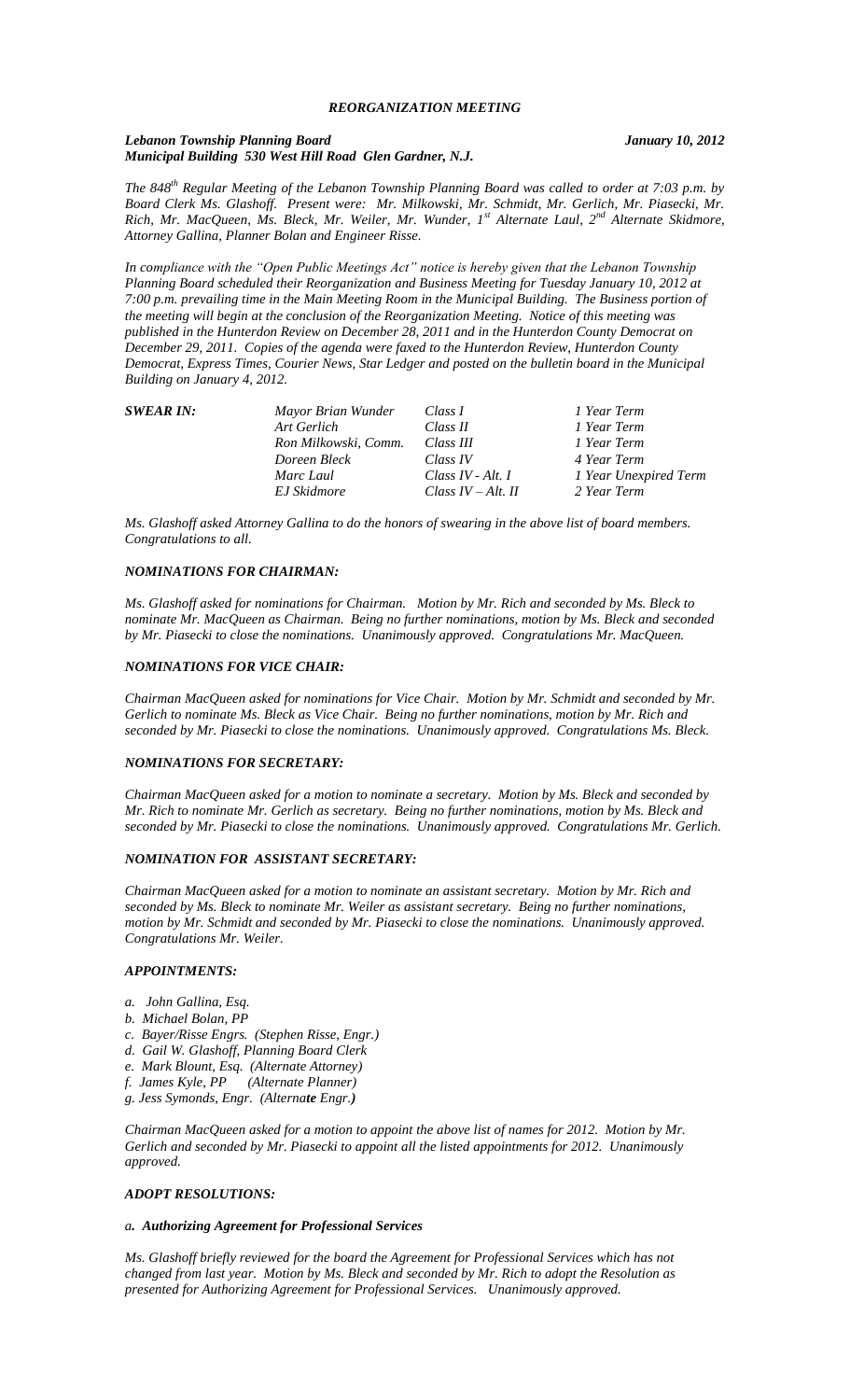## *Reorganization & Business Meeting January 10, 2012 Page 2*

#### *b. Annual Notice Schedule 2012*

*Ms. Glashoff reviewed for the board the Notice Schedule for 2012 and noticed there were no changes in the dates for 2012. Motion by Mr. Piasecki and seconded by Ms. Bleck to adopt the Resolution for the Annual Notice Schedule 2012. Unanimously approved.*

# *ADOPT RESOLUTION FOR PROFESSIONALS ON PAY TO PLAY:*

*Ms. Glashoff briefly reviewed the Resolution stating there are no changes from last year. Motion by Mr. Piasecki and seconded by Mr. Weiler to adopt the resolution for Professionals on Pay to Play. Unanimously approved.*

## *ADOPT RESOLUTION FOR PROFESSIONAL CONTRACTS:*

- *a. John Gallina, Esq.*
- *b. Michael Bolan, PP*
- *c. Bayer/Risse Engrs: (Stephen Risse, Engr.)*
- *d. Mark Blount, Esq. (Alternate Attorney)*
- *e. James Kyle, PP (Alternate Planner)*
- *f. Jess Symonds, Engr. (Alternate Engr.)*

*Ms. Glashoff reviewed for the board the contracts. Attorney Gallinas' hourly rate has increased by \$5.00 per hour. Attorney Gallina noted that he has not increased his rate for over 5 years. Ms. Glashoff stated Planner Bolan's contract rate is the same as last year. Engineer Risse's hourly rate has increased by \$5.50 per hour. Engineer Risse noted that his rate has not increased in several years. Ms. Glashoff reviewed for the board the Alternate's contracts for 2012. Per Ms. Glashoff these contracts are the same as last year.* 

*Mr. Milkowski asked Ms. Glashoff what the percentage increase is on those two contracts or did anyone else know. Ms. Glashoff thought it was about 3%. Mr. Milkowski said on the Township Committee they have held the increase to 2%. with most professionals agreeing to it. Chairman MacQueen asked if there were any comments from the board. Chairman MacQueen said it was a very small increase considering they have not increased their rates for several years and that it was overdue. Chairman MacQueen went on to say that we are very fortunate to have the professionals we have. Other municipality's professionals charge a lot more then ours do. The board discussed this issue and with comments by several board members who felt the rates charged by the professionals are reasonable and that we are very lucky to have our professionals. At the conclusion of the board's discussion, motion by Mr. Rich and seconded by Mr. Piasecki to adopt the Resolution for Professional Contracts as presented.*

| <b>ROLL CALL</b> | Yes: Mr. Schmidt | Mr. MacOueen | No: Mr. Milkowski |
|------------------|------------------|--------------|-------------------|
|                  | Mr. Gerlich      | Ms. Bleck    |                   |
|                  | Mr. Piasecki     | Mr. Weiler   |                   |
|                  | Mr. Rich         | Mr. Wunder   |                   |

### *APPOINT APPLICATION REVIEW COMMITTEE:*

*After a brief discussion, Chairman MacQueen appointed the following board members to the Review Committee: Mr. Rich, Ms. Bleck, Mr. Weiler & Mr. Schmidt. Ms. Glashoff also attends the meetings.*

*Chairman MacQueen welcomed the two new members, Marc Laul and E.J. Skidmore. Chairman MacQueen informed the new members that there is a class which offered for new Planning Board and Board of Adjustment members which is state mandated. The Chairman noted the Board Clerk has all the information and will take care of scheduling them for the class. Ms. Glashoff stated out of all the classes being offered, there are two classes, one will be held at Voorhees High School on Saturday February 25th from 8:00 am to 1:00 p.m. and the other class will be held at Hillsborough Municipal Building on Saturday March 3rd . Since the cost of the classes has gone up, it will be \$72.00 per person. Planner Bolan said he will be one of the teachers at Voorhees class. Ms. Glashoff said she will also be there at Voorhees. Chairman MacQueen said it is interesting to see how other boards operate. He has attended several different board meetings in other towns and found that we have a well run board and are fortunate to have our professionals..*

#### *UNFINISHED BUSINESS:*

*New Cingular Wireless Block #12 Lot #45.05*  $320$  Mt. Kimble Ave *Morristown, N.J.*

#### *REQUEST FOR AN EXTENSION OF TIME Conditional Use/Site Plan/Variances*

*Ms. Glashoff informed the board she received a letter from Attorney Fairweather requesting an extension of time on the application. Ms. Glashoff read into the record the letter. After a brief discussion by the*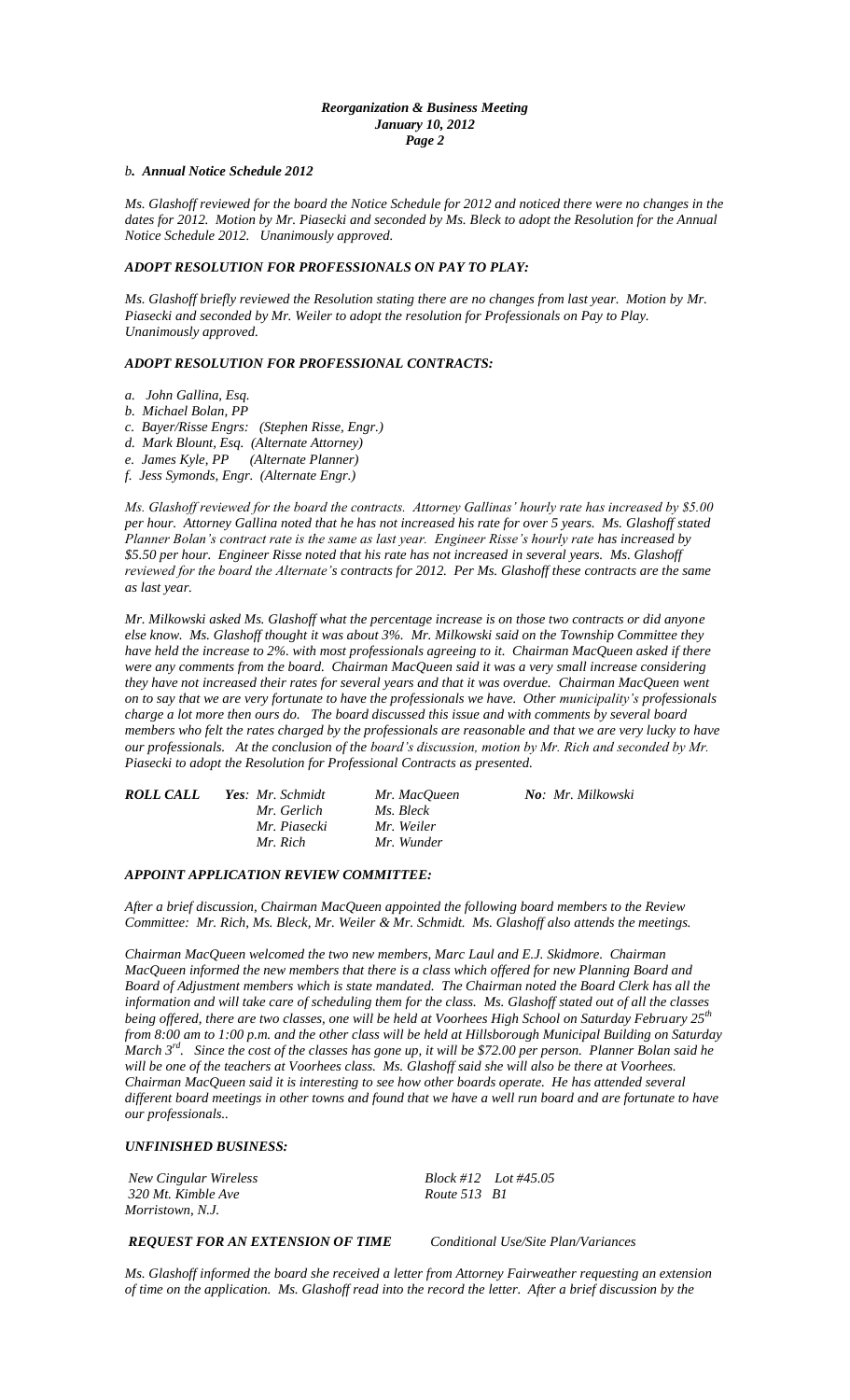## *Reorganization & Business Meeting January 10, 2012 Page 3*

*board, motion by Mr. Rich and seconded by Mr. Piasecki to grant the extension of time through March 31, 2012 with the applicant appearing on Tuesday March 6, 2012.*

| Yes: | Mr. Schmidt  | Mr. MacOueen | <b>No: Mr. Milkowski</b> | <b>Abstain:</b> Mr. Wunder |
|------|--------------|--------------|--------------------------|----------------------------|
|      | Mr. Gerlich  | Ms. Bleck    |                          |                            |
|      | Mr. Piasecki | Mr. Weiler   |                          |                            |
|      | Mr. Rich     |              |                          |                            |

*Chairman MacQueen said that since Mr. Wunders' son works for the property owner, he will exclude himself from this application due to a conflict of interest. Attorney Gallina informed the public that when there is a conflict by a board member, they will step down and sit in with the public. Attorney Gallina announced that the application for New Cingular Wireless will be carried to the March 6th regular meeting of the Planning Board with no further notice given.*

*Chairman MacQueen announced the next application for completeness. Attorney Gallina asked Planner Slaugh if their attorney would be present. Planner Slaugh said yes and she should be here soon. Chairman MacQueen said in the interim until the applicant's attorney arrives, the board will move on to other business on the agenda.*

## *PRESENTATION OF MINUTES: December 13, 2011 Regular Meeting*

*Motion by Ms. Bleck and seconded by Mr. Gerlich to approve the minutes as presented. Unanimously approved by those eligible to vote. Mr. Wunder abstained.*

# *PRESENTATION OF BILLS & REPORT:*

| b. Michael Bolan, PP | \$728.60          |
|----------------------|-------------------|
|                      | Total: \$1,253.60 |

*Mr. Gerlich said all the bills are in order which includes the ones on the Addendum and recommends approval. Motion by Mr. Gerlich and seconded by Mr. Rich to approve the bills as presented. Unanimously approved.*

*Chairman MacQueen asked if anyone had any comments. Mr. Milkowski referred to the NJ Planner noting the list of volunteers and that Ms. Glashoff and Planner Bolan are listed and wanted to thank them. Mr. Piazza from the public asked to speak. Mr. Piazza welcomed the two new board members. Mr. Piazza had a question and asked Chairman MacQueen when did the board decide to add the two alternates since the board had discussed this at length and decided they didn't need the additional members. Chairman MacQueen said the new mayor decided to appoint the alternates and in the event there were any absentees there would be coverage and wanted new people on the board. Mr. Piazza asked Mayor Wunder why he overruled the board since it was their wish not to add any additional members. Mr. Wunder said it needed to be done. Mr. Piazza said he has been on the Township Committee for a long time and Mayors before him have always worked with the Planning Board and Board of Adjustment. Mr. Piazza said all time he has spent as a board member and when Mayor has always respected their wishes along with Mayors before him and felt this was a step backwards.*

*Chairman MacQueen acknowledged Mr. Casale from the public. Mr. Casale asked about the Cell Tower application that had been before the Planning Board and wanted to know what triggered the applicant now going to the Board of Adjustment. Attorney Gallina explained that the Board of Adjustment application is at a different site. The applicant has decided to keep their application active with the Planning Board at their other site until they see how things go at the Board of Adjustment. The applicant can do this in the event they chose to come back to the Planning Board. Mr. Casale asked if this new application was just for a height variance. Attorney Gallina said the applicant also needs a use variance since they are looking to have two principal uses on the property and it is also located in a residential zone.*

*Chairman MacQueen noted the attorney for Gen Psych has arrived and the board will proceed with the completeness/waiver review.*

## *COMPLETENESS/WAIVERS & SET A PUBLIC HEARING DATE:*

| Gen Psych, P.C.                    | Block #43<br>$Lot \#1.01$   |  |
|------------------------------------|-----------------------------|--|
| Conditional Use/Site Plan/Variance | Route 513 & Trimmer Road 15 |  |

*Engineer Risse was asked to go through the checklist items for completeness and waivers. Engineer Risse said this application is for an inpatient hospital facility located at the intersection of Trimmer Road and Route 513. The building on the property is presently empty. The applicant is looking to refurbish the building, do landscaping, lighting and provide ADA to the building. The applicant is asking for 18 waivers. Items 13 & 14* – *waivers for completeness only and can be a condition of any approvals, Item #15 –completeness only and if something comes up during the public hearing, the applicant can address at that*